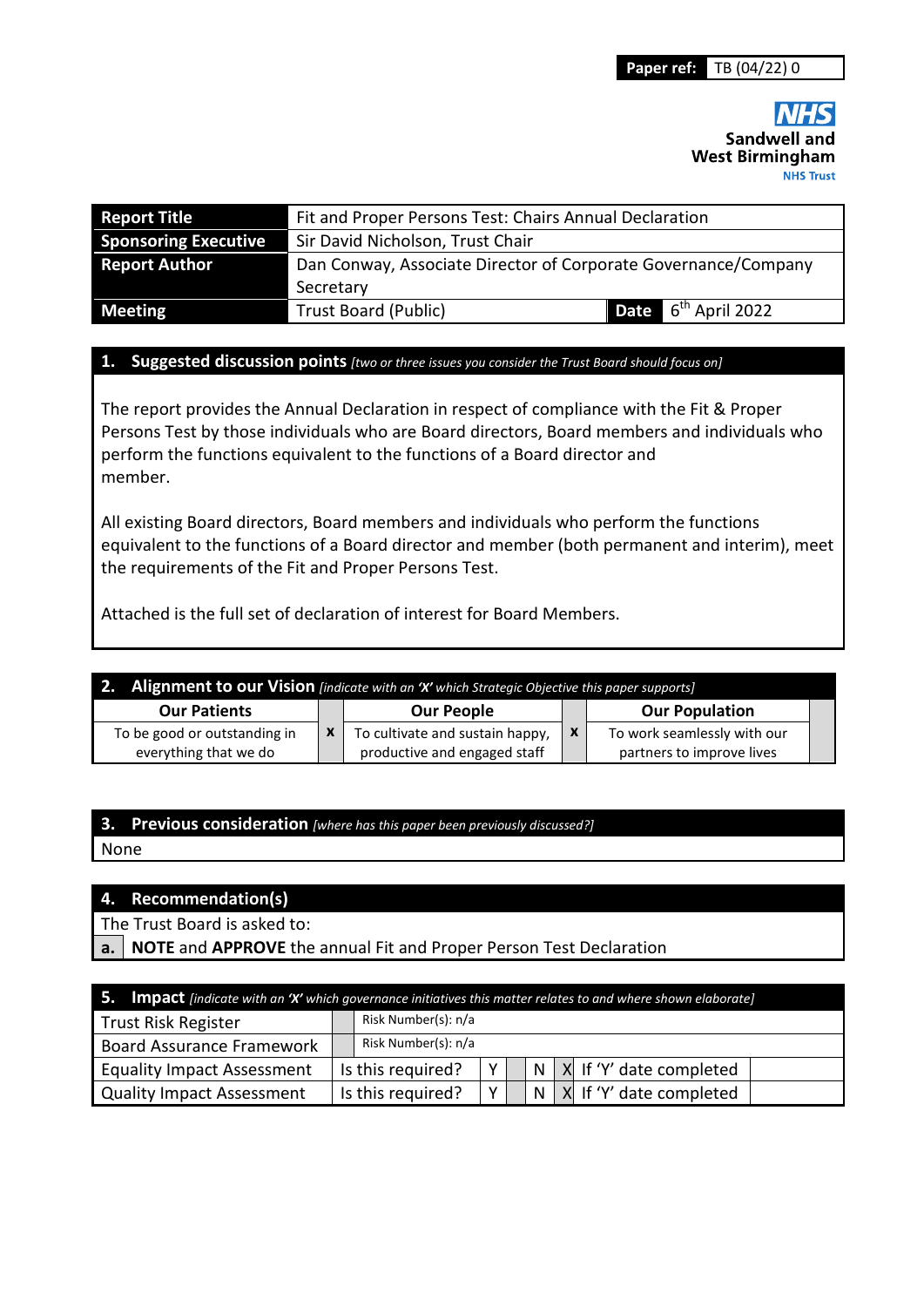# **SANDWELL AND WEST BIRMINGHAM NHS TRUST**

# **Report to the Public Trust Board: 6th April 2022**

## **Fit and Proper Persons Requirements: Annual Declaration**

### **1. Background**

- 1.1 In line with the Health and Social Care Act 2008 (Regulated Activities) Regulations 2014, the Trust is required to ensure that all relevant individuals meet the requirements of the Fit and Proper Persons Test (Regulation 5).
- 1.2 Regulation 5 recognises that individuals who have authority in organisations that deliver care are responsible for the overall quality and safety of that care. For the purpose of this regulation, these individuals are Board directors, Board members and individuals who perform the functions equivalent to the functions of a Board director and member (whether existing, interim or permanent and irrespective of their voting rights).
- 1.3 Regulation 5 states that a provider must not appoint or have in place an individual as a director who:
	- is not of good character;
	- does not have the necessary qualifications, competence, skills and experience;
	- is not physically and mentally fit (after adjustments) to perform their duties.
- 1.4 Regulation 5 also decrees that these individuals cannot have been responsible for, been privy to, contributed to or facilitated any serious misconduct or mismanagement (whether unlawful or not) in the course of carrying on a regulated activity or discharging any functions relating to any office or employment with a service provider.
- 1.5 These requirements play a major part in ensuring the accountability of leaders of NHS bodies and outline the requirements for robust recruitment & employment, appraisal and performance management processes for Board level appointments and for ensuring that there are appropriate checks that leaders have the skills, knowledge, experience and integrity that they need – both when they are appointed and on an ongoing basis.

### **2. Declaration**

- 2.1 As Chair of Sandwell and West Birmingham NHS Trust, I confirm that all existing Board directors, Board members and individuals who perform the functions equivalent to the functions of a Board director and member (both permanent and interim), meet the requirements of the Fit and Proper Persons Test.
- 2.2 My declaration has been informed by: